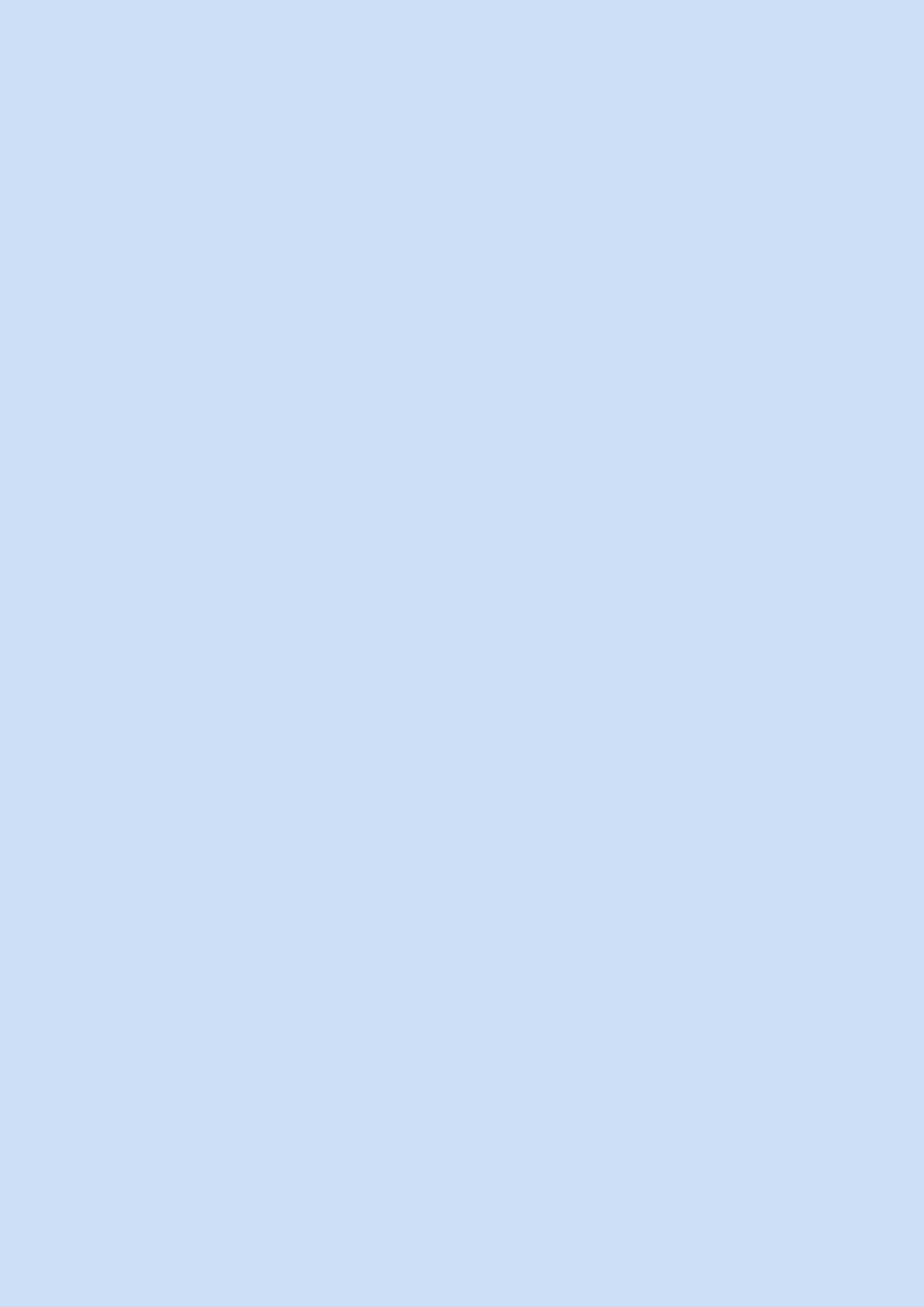#### **Introduction**

The main aim of this document is to provide a set of recommendations that can support national governments with the implementation of the WHO Europe Action Plan for Sexual and Reproductive Health in the Eastern Europe and Central Asia (EECA) region. To do so, ICRH has been collecting evidence using an evaluation of the national program of Moldova from 2018 and an assessment on the knowledge of Belgian SRHR stakeholders about the Action Plan done in 2019. Recommendations that came out of these two case studies can help other countries in the region to optimise the development process and the content of their national action plans.

# **Background**

*WHO Europe Action Plan for Sexual and Reproductive Health (2016)*

The ['Action Plan for Sexual and Reproductive Health: towards achieving the 2030 Agenda for](http://www.euro.who.int/__data/assets/pdf_file/0003/322275/Action-plan-sexual-reproductive-health.pdf?ua=1)  [Sustainable Development in Europe –](http://www.euro.who.int/__data/assets/pdf_file/0003/322275/Action-plan-sexual-reproductive-health.pdf?ua=1) leaving no one behind' and its resolution were adopted by the 66th session of the WHO Regional Committee for Europe in September 2016. It provides a comprehensive framework that aims to support countries to ensure that people are achieving their full potential in terms of sexual and reproductive health and well-being. WHO member states are advised to adapt the plan to the local context and make it into a national action plan, in line with the international agreements that they have already committed to and in accordance with national priorities, legislation and capacities.

The Action plan has three closely interlinked goals focusing on 1) enabling people to make informed decisions about their sexual and reproductive health and rights, 2) ensuring the highest attainable standard of SRH and 3) wellbeing and guaranteeing universal access to SRH. All of them stating several objectives and concrete activities. The plan also indicates a clear division of labour between the Ministry of Health, WHO and NGOs to make the implementation successful. [1]

# *Sexual and Reproductive Health and Rights in the EECA region*

According to UNFPA, the EECA region has very characteristic trends when it comes to SRH, such as considerably high maternal mortality (despite decreasing around 50% since the early 1990s) and an above-average number of abortions. The region also presents a low usage of modern contraception, high teenage birth rates and the world's highest levels of secondary infertility as well as high incidence of cervical cancer. Against the global trend, new HIV cases are also on the rise, with sexual contact being the predominant mode of transmission.

In general, there are still significant inequities between and within countries (with particular sectors of the community being disproportionately affected) and women and adolescents still face considerable barriers to access quality information and services on sexual and reproductive health. [2] [3]

Countries in the EECA region are currently at different levels of implementation of the Action Plan. While 7 countries have already finalised their national action plans (Albania, Georgia, Moldova, Republic of North Macedonia, Serbia and Tajikistan), three are in the process of developing one as we speak (Kyrgyzstan, Turkey, Turkmenistan) and ten countries still need to start the process.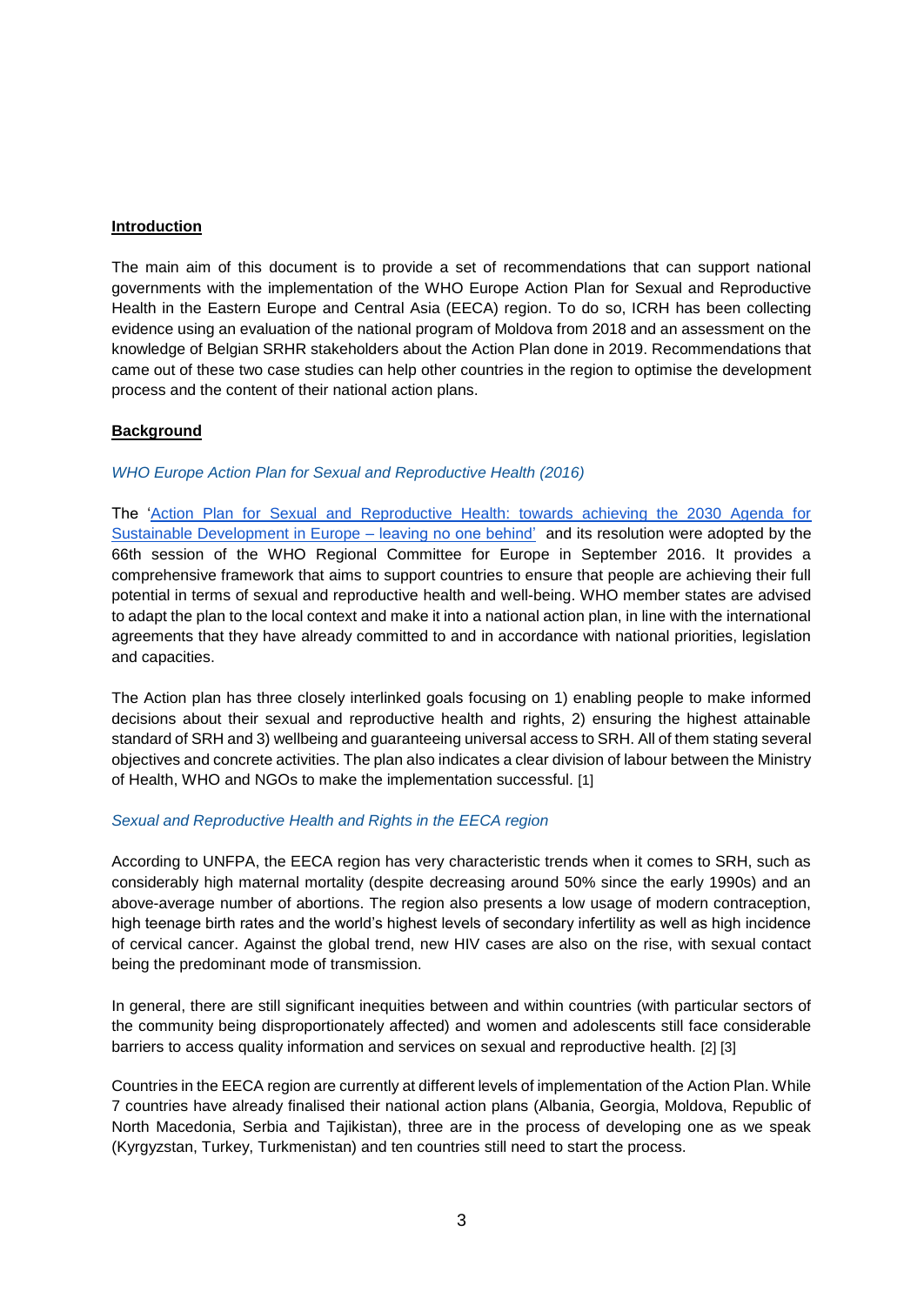# **Action Plan Indicators**

In order to support the member states in monitoring the implementation of the Action Plan, UNFPA and the International Centre for Reproductive Health (ICRH) have developed a concise list of indicators. This list draws on indicators from existing monitoring frameworks (i.e. the 'Sustainable Development Goals or SDGs' and the 'Global Strategy on Women's Children's and Adolescent's Health'), and brings together those indicators that correspond to the objectives of the plan.

The process to shape this recommended framework of indicators resulted in a final set of 51 SRHRrelated indicators meant to support Member States with the monitoring of each objective in the Action Plan. Each indicator is accompanied by a detailed explanation as well as a guidance on which kind of source should be used to obtain it. [4]

# **Case studies used to define a set of recommendations**

In 2017 and 2019, two case studies were carried out to evaluate the implementation of the action plan. The first one was done in Moldova where the 'National Programme on Sexual and Reproductive Health and Rights' was reviewed to look at its impact and effectiveness. The second evaluation was done in Belgium, where no national plan has been developed yet, and it checked the knowledge of different stakeholders on the action plan and how relevant they felt it was in their national context. These two very different contexts led to a complete set of recommendations that can potentially support other countries interested in developing or reviewing an action plan.

# *Review of the National Program on Sexual and Reproductive Health and Rights (SRHR) of the Republic of Moldova*

In 2018, Moldova became one of the first countries in Europe to adopt their National Plan on Sexual and Reproductive Health, based on the WHO Europe Action Plan. The adopted programme aims to ensure universal access to sexual and reproductive health, including in humanitarian situations, to improve the quality of care and human rights-based and patient-centred approaches to sexual and reproductive health. [5]

In this context, WHO commissioned the 'Academic Network on Sexual and Reproductive Health and Rights Policy (ANSER), led by ICRH, to conduct the external review of the document, focusing particularly on consistency and coherence, scientific soundness and application of the WHO language and alignment with the WHO Europe Action Plan.

The reviewing process began by circulating the National Program among ANSER SRHR experts to collect their input on the narrative and language used in the plan. Besides that a comparison matrix was developed that included the objectives of the National Programme of Moldova and three selected global and regional frameworks (the 'Sustainable Development Goals' the 'Global Strategy on Women's Children's and Adolescent's Health" and the "WHO Europe Action Plan for Sexual and Reproductive Health'). This matrix helped identifying aspects that were underrepresented in the National Plan. The final stage of the review included an assessment of the national program based on the indicator framework.

The evaluation concluded that the plan still had gaps when it came to HIV, sexual violence and harmful practices against women and girls and that some of the key components of the Action plan (such as financial barriers when it comes to accessing SRH services) were clearly not addressed. Additionally, the language used in the national plan was not totally inclusive, vague and at risk of biases [6].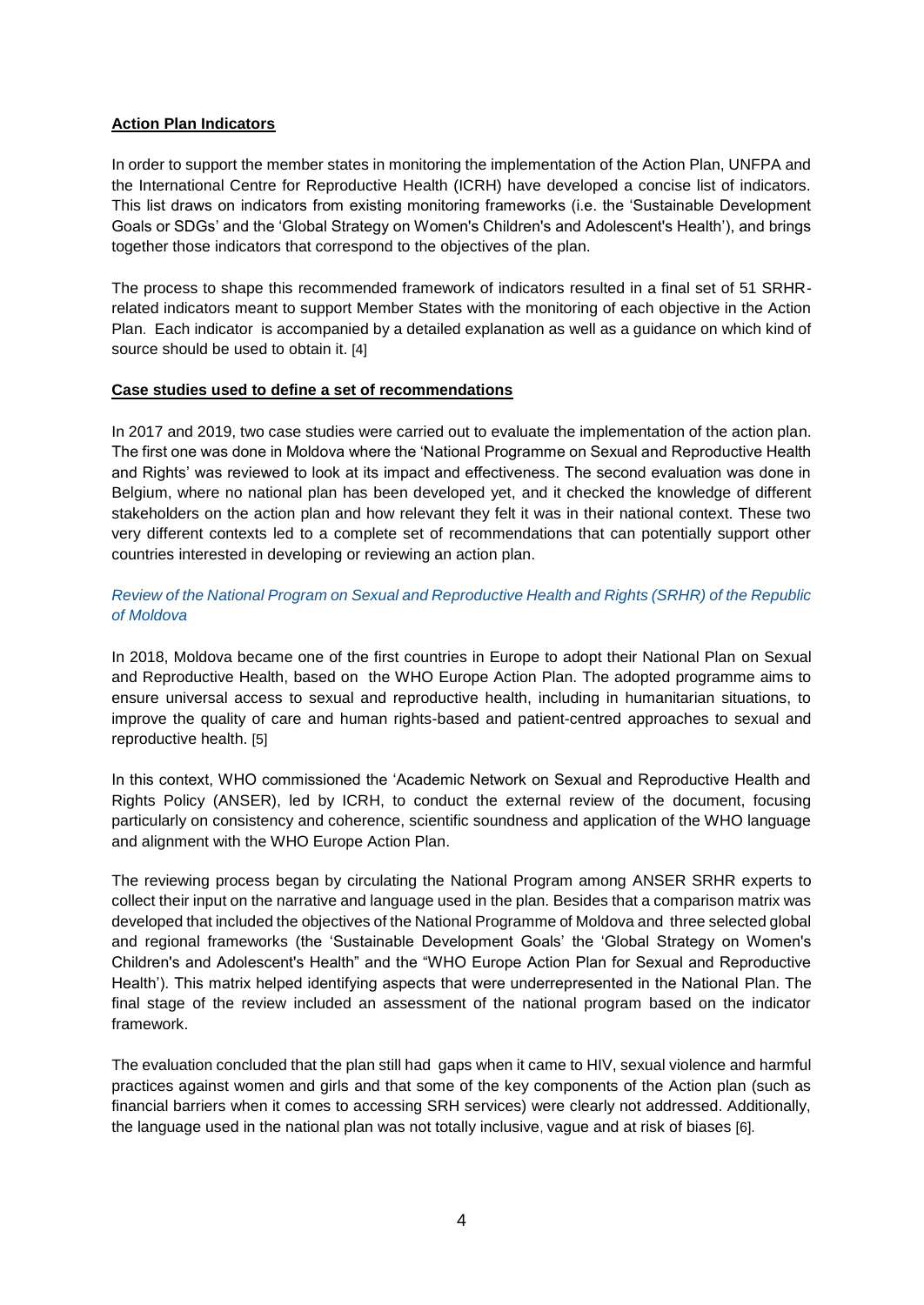# *The implementation of the WHO European Action Plan for Sexual and Reproductive Health in Belgium: A Case-Study*

This thesis provides an insight on the implementation of the Action Plan in Belgium. Through interviews with stakeholders that worked on topics relevant to the action plan, the authors identified potential barriers and enablers for its rollout. Based on these outcomes, the authors developed a set of recommendations on a national and subnational level to support the implementation of the Action Plan.

Results obtained from the selected sample showed that the general knowledge around the Action Plan for SRH is rather limited. The fact that there is currently no national plan, combined with the lack of responsibility taken by the government to take the plan forward and the vague guidance provided by WHO on how to implement it are seen as the main reasons behind the low level of acquaintance. [7]

#### **Recommendations**

Based on the two studies discussed above a set of recommendations was developed that could be relevant for all countries in the EECA region interested in developing, implementing or monitoring their own national plans.

The recommendations are clusters into four groups: **1)** baseline assessment, **2)** implementation, **3)** monitoring and evaluation and **4)** stakeholder involvement and communication.



*Figure 1:* Recommendations to support the rollout of the WHO Europe Action Plan for SRH at a national level.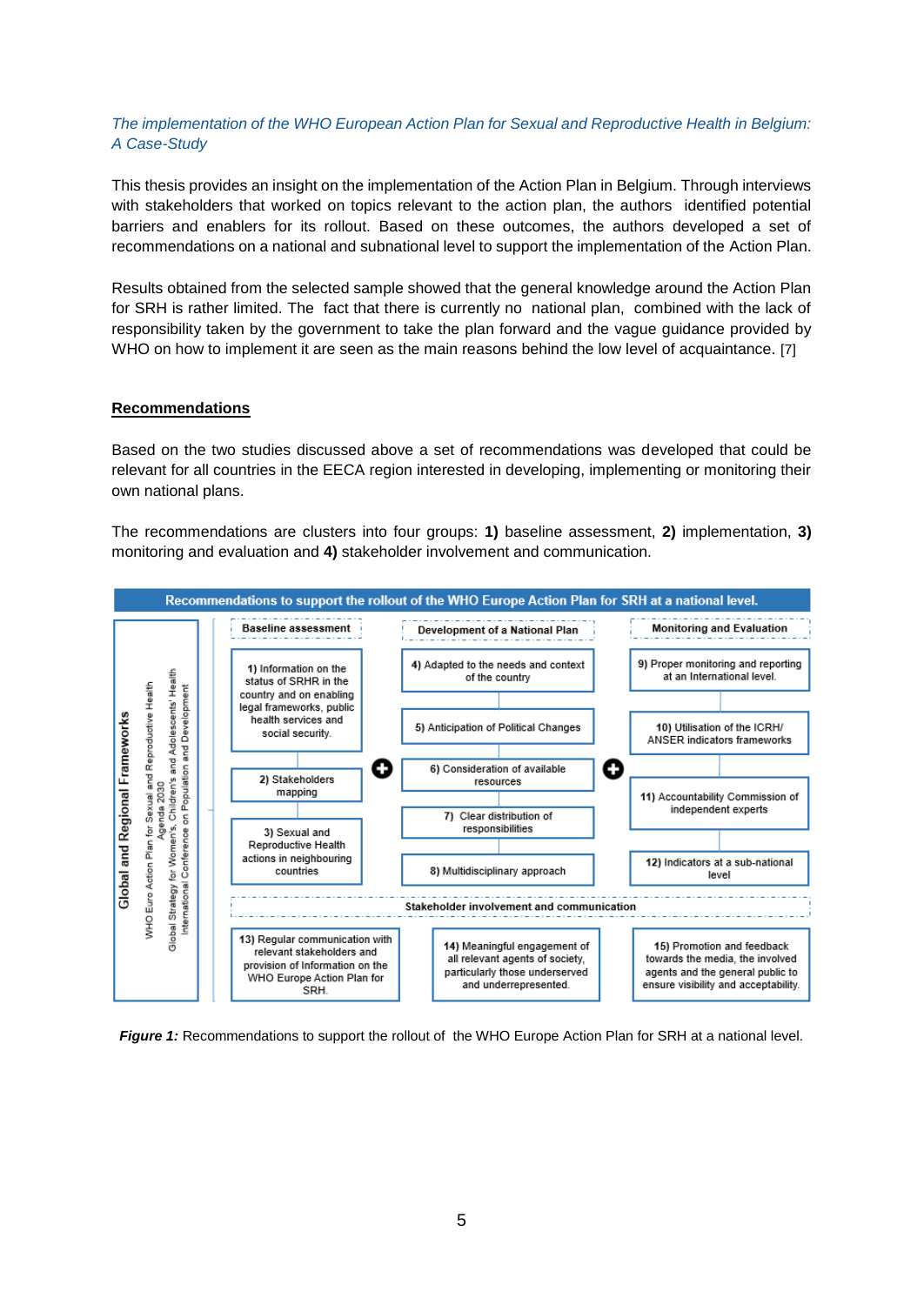#### **1) Baseline Assessment**

- **1.** Carry out a national and/or subnational baseline assessment to get a detailed picture on the status of sexual and reproductive health and rights in the country before developing a national plan. This should include health-related information as well as details on existing legal frameworks that enable the fulfillment of SRHR, all disaggregated by gender, age and key populations. It is recommended to use already existing databases in order to avoid duplicating efforts.
- **2.** Create a detailed stakeholder mapping that includes the different actors (government bodies, academia, civil society…) working on SRHR at a national and subnational level, as well as their responsibilities. Understanding the ongoing work done by relevant actors that contributes to the goals enshrined in the Action Plan can help streamline actions through coordinated efforts.
- **3.** Look at the national plans of other countries (either from the EECA region or the broader European region this Action Plan was made for), particularly those that have a similar context, to learn about barriers and enablers and take over best practices. It can help overcome blind spots and avoid common mistakes.

# **2) Development of a national plan**

- **4.** Consider the baseline assessment and the national and subnational context when defining national priority goals and strategic objectives. The more the national plan fits the context, the easier it will be to implement it.
- **5.** Start from a long-term perspective that looks beyond elections and ensures full implementation even in situations of political change.
- **6.** Make the plan realistic and achievable by taking into account the available human and financial resources.
- **7.** Include a clear overview of who is accountable for what actions within the national action plan, to ensure responsibilities are taken up by all stakeholders involved.
- **8.** Involve stakeholders from a wide variety of disciplines related to SRHR in the development of the national plan, to ensure all angles are covered.

# **3) Monitoring and Evaluation**

- **9.** Include a strong monitoring and evaluation mechanism in the National Action Plan and define who is responsible for submitting the five year evaluation report WHO requests in the action plan.
- **10.** Use the ICRH/ANSER indicator tool to measure the progress of the national action plan.
- **11.** Appoint an accountability commission of independent experts to help the monitoring of the implementation of the national programme.
- **12.** Compare the indicator results for specific regions or areas in the country to have a better understanding of the subnational discrepancies.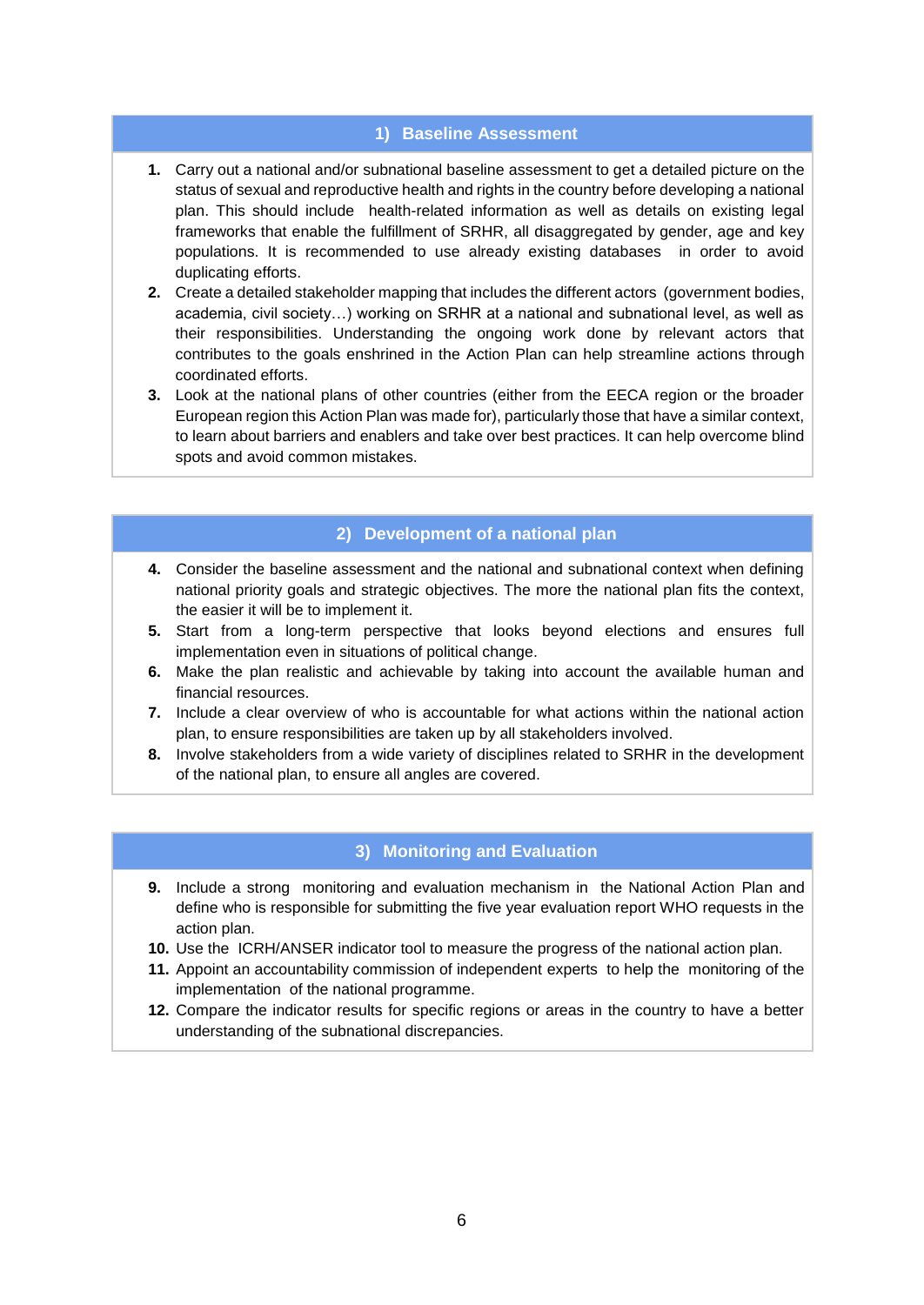#### **4) Stakeholder involvement and communication**

- **13.** Organise regular meetings with relevant stakeholders in the country to update them on the progress of the implementation of the plan and ask their advice on further actions to take.
- **14.** Throughout the whole process (baseline assessment, the development of the national plan and the monitoring and evaluation) the voice of the most vulnerable groups that are often underserved and underrepresented when it comes to SRHR, should be heard and taken into account. This bottom up approach will only increase the impact of the national action plan.
- **15.** Carry out adequate promotion and feedback towards the media, the involved stakeholders and the general public to ensure the rollout of the action plan at a national level is visible and acceptable.

# **Conclusions**

As presented throughout the document, countries in the EECA region could potentially benefit from streamlining their SRHR-related efforts into a national action plan. The WHO Europe Action Plan for Sexual and Reproductive Health provides a good framework to achieve that.

Considering how most of the countries are at different stages of implementation, the recommendations drawn from the Belgian and Moldovan case studies could be helpful to ensure that the objectives framed in the WHO Europe Action Plan are translated into national and/or subnational legislation. Carrying out a good baseline assessment is essential to develop an action plan adapted to the needs and context of the country. Secondly, a good monitoring and evaluation strategy ensures proper accountability and enhances the reporting of advancements at an international level. For that purpose, the monitoring framework developed by ICRH and ANSER provides a set of 51 indicators that can be used to track the progress achieved.

Finally, ensuring meaningful engagement of all relevant stakeholders throughout the baseline study, development of a national plan and the monitoring and evaluation phases can increase its acceptability and enhance its success. Similarly, establishing a proper line of communication with the media and broader public can be useful to make the plan more visible.

#### *Contact person*

Emilie Peeters, Policy Officer, ICRH/ANSER: [emilie.peeters@ugent.be](mailto:emilie.peeters@ugent.be)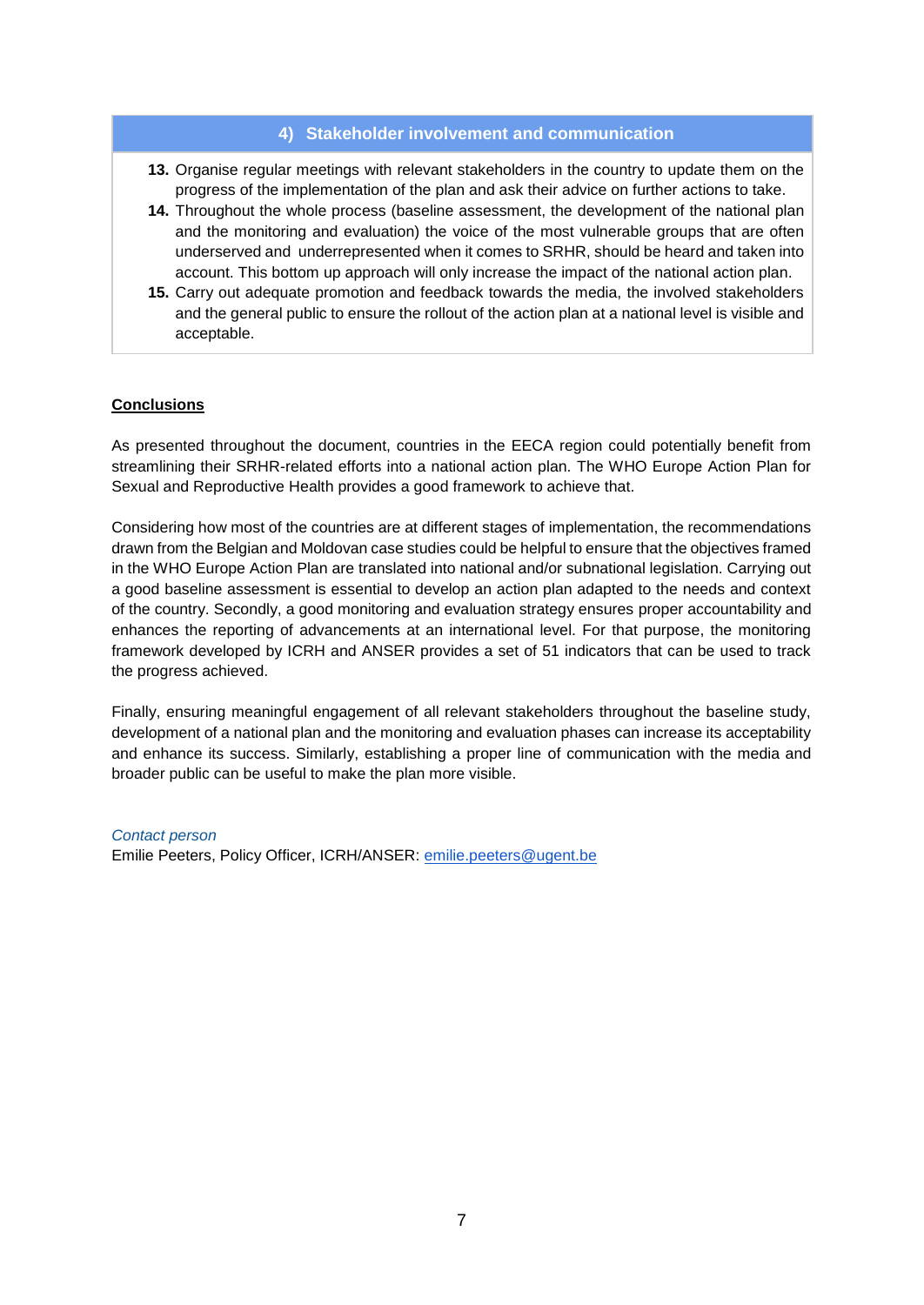# **References**

- 1. Action Plan for Sexual and Reproductive Health: towards achieving the 2030 Agenda for Sustainable Development in Europe – leaving no one behind. WHO Europe. 2016.
- 2. Taking action for better sexual and reproductive health policies [Internet] UNFPA EECA [Quoted July 4th 2018] Available at: [https://eeca.unfpa.org/en/news/taking-action-better](https://eeca.unfpa.org/en/news/taking-action-better-sexual-and-reproductive-health-policies)[sexual-and-reproductive-health-policies](https://eeca.unfpa.org/en/news/taking-action-better-sexual-and-reproductive-health-policies)
- 3. Sexual and Reproductive Health [Internet] UNFPA EECA [Quoted July 4th 2018] Available at: <https://eeca.unfpa.org/en/node/9632>
- 4. Suggested Indicators for the WHO EURO regional Action Plan for Sexual and Reproductive Health. ANSER Network. 2018
- 5. Republic of Moldova becomes one of the Region's first countries to adopt a national programme on sexual and reproductive health and rights [Internet] WHO Europe [Quoted July 4th 2018] Available at: [http://www.euro.who.int/en/health-topics/Life-stages/sexual-and](http://www.euro.who.int/en/health-topics/Life-stages/sexual-and-reproductive-health/news/news/2018/06/republic-of-moldova-becomes-one-of-the-regions-first-countries-to-adopt-a-national-programme-on-sexual-and-reproductive-health-and-rights)[reproductive-health/news/news/2018/06/republic-of-moldova-becomes-one-of-the-regions](http://www.euro.who.int/en/health-topics/Life-stages/sexual-and-reproductive-health/news/news/2018/06/republic-of-moldova-becomes-one-of-the-regions-first-countries-to-adopt-a-national-programme-on-sexual-and-reproductive-health-and-rights)[first-countries-to-adopt-a-national-programme-on-sexual-and-reproductive-health-and-rights](http://www.euro.who.int/en/health-topics/Life-stages/sexual-and-reproductive-health/news/news/2018/06/republic-of-moldova-becomes-one-of-the-regions-first-countries-to-adopt-a-national-programme-on-sexual-and-reproductive-health-and-rights)
- 6. Review of the National Programme on Sexual and Reproductive Health and Rights (SRHR) of the Republic of Moldova. ANSER Network. 2017.
- 7. The implementation of the WHO European Action Plan for Sexual and Reproductive Health in Belgium: A Case-Study. Rogge L, Cocquyt S. 2019.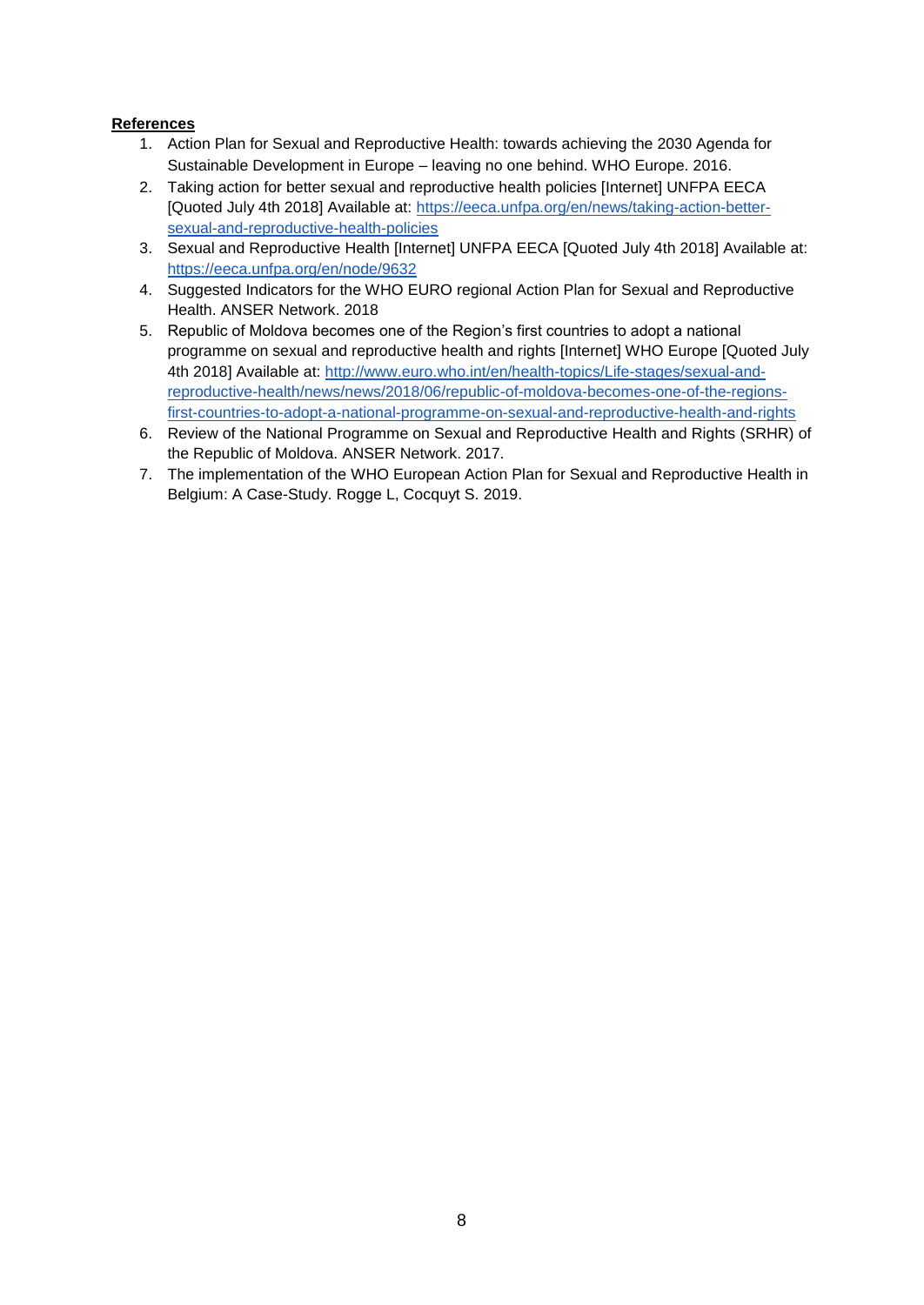# **Academic Network for Sexual and Reproductive Health and Rights Policy**

The Academic Network for Sexual and Reproductive Health and Rights Policy (ANSER) was established by Ghent University in 2016. It aims to be a global resource for SRHR policy research, education and service delivery by:

- 1. offering an international platform for research on SRHR policy related topics,
- 2. developing a portfolio of education and training programmes on SRHR policy,
- 3. and by fostering interaction between SRHR researchers and policy makers.

The establishment of ANSER has to be seen in the context of the Sustainable Development Goals (SDG), that will require governments across the world to develop and implement new policies in the coming years. Sexual and Reproductive Health and Rights (SRHR) lie at the immediate intersect of SDG3 (ensure healthy lives), SDG5 (achieve gender equality) and SDG10 (reduce inequalities), and have a direct link to many other goals. As a consequence, SRHR have a central position in achieving the SDG. ANSER sees it as its role to contribute to the realization of the SDG by:

- 1. strengthening the evidence base that is needed to ensure the adequacy and effectiveness of SDG-related policies,
- 2. providing scientific follow-up and monitoring of policy development and implementation,
- 3. facilitating and nourishing regular exchange of knowledge and sharing of experiences between different types of stakeholders and different countries.

ANSER is characterized by its interdisciplinary and global nature and approach. The network includes academic staff from several disciplines (health sciences, psychology, social sciences…) and its member institutions cover six continents. Currently, ANSER is composed of the following academic institutions:

Institute of Public Health of Albania - Burnet Institute (Australia) - Institute of Tropical Medicine Antwerp (Belgium) - Ghent Unversity (Belgium) - Universite libre de Bruxelles (Belgium) - Antwerp University (Belgium) - Tsinghua University (China) - National Research Institute for Family Planning (China) - Institute of Population Research (China) - University of Cuenca (Ecuador) - Jimma University (Ethiopia) - Tbilisi State Medical University (Georgia) - Ludwig Maximilian University of Munich (Germany) - Philipps-Universität Marburg (Germany) - University of Potsdam (Germany) - Aga Khan University (Kenya) - Technical University of Kenya - University of Nairobi (Kenya) - Riga Stradins University (Latvia) - Nicolae Testemitanu State University of Medicine and Pharmacy (Moldava) - University Eduardo Mondlane (Mozambique) - Norwegian Centre for Violence and Traumatic Stress Studies (Norway) - University NOVA de Lisboa (Portugal) - Foundation for Professional Development (South Africa) - University of the Western Cape (South Africa) - Karolinska Institutet (Sweden) - Uppsala University (Sweden) - Mbarara University (Uganda) - University of St.Andrews (UK) - Edge Hill University (UK) - Coventry University (UK) - Institute of Development Studies (UK) - Johns Hopkins University (USA). In addition, the Bundeszentrale für gesundheitliche Aufklärung (BZgA) (Germany), ICRH Kenya, ICRH Mozambique, Armenian Association of Obstetricians and Gynecologists, Azerbaijan Association "Support to Development of Gynecology and Perinatology", Dance4life (The Netherlands), and Rutgers (The Netherlands). holds the status of associated member within the network.

The network is coordinated by Ghent University.

|                        | Academic Network for Sexual and Reproductive Health and Rights Policy    |
|------------------------|--------------------------------------------------------------------------|
|                        | Campus UZ, Corneel Heymanslaan 10, ICRH, entrance 75, 9000 Gent, Belgium |
| <b>Contact details</b> | T Administration office +32 9 332 35 64 / F +32 9 332 38 67              |
|                        | anser@ugent.be                                                           |
|                        | https://www.ugent.be/anser/en                                            |